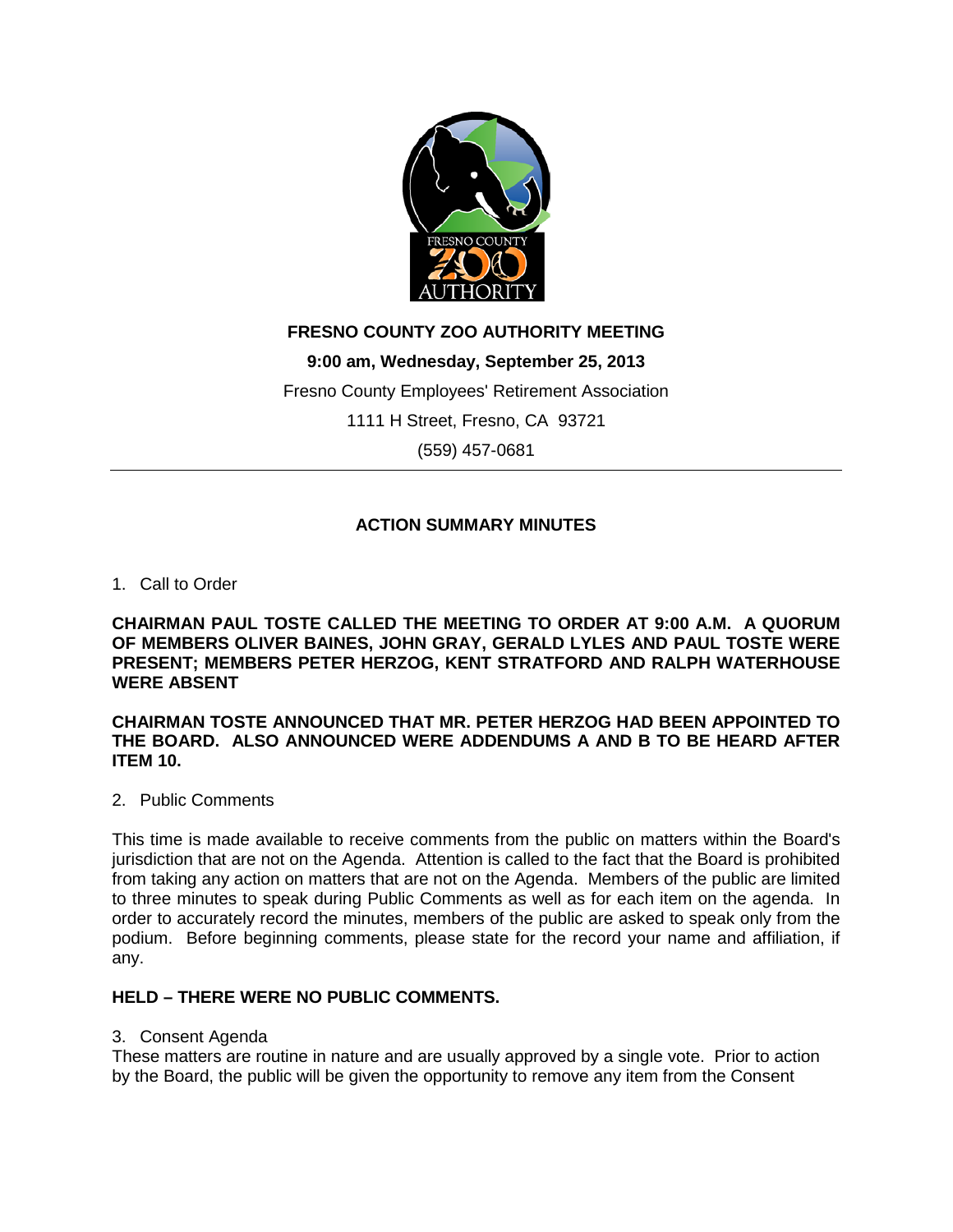Calendar. Items removed from the Consent Calendar may be heard immediately following approval of Consent Calendar.

- A. Review and approve minutes of May 29, 2013
- B. Review and approve payment of County of Fresno invoice for Professional and Specialized Services in the amount of \$38,812.85 for May, June, July and August 2013
- C. Receive Treasurer's Reports for May, June, the Quarter ended June 30, 2013, July and August 2013

### **ITEM 3A WAS PULLED FOR DISCUSSION BY MEMBER LYLES.**

**ITEMS 3B AND 3C – APPROVED- JG/GL – 5 AYES, 0 OPPOSED.**

## **ITEM 3A WAS APPROVED AS CORRECTED -- GL/JG – 5 AYES, 0 OPPOSED.**

4. Receive Fresno Chaffee Zoo audit report from Moore, Grider & Co

**RECEIVED – NORA CROW OF MOORE GRIDER & CO. PRESENTED THE AUDIT. AN UNQUALIFIED OPINION WAS ISSUED; NO ACCOUNTING ISSUES WERE FOUND, NO MEASURE Z REIMBURSEMENTS WERE ALSO REIMBURSED BY AT THIRD PARTY, AND NO EXCEPTIONS TO THE ZOO AUTHORITY AGREEMENT WERE FOUND IN A REVIEW OF 75% OF MEASURE Z CLAIMS.**

5. Receive Fresno Chaffee Zoo Director's Report

**RECEIVED PRESENTATION FROM DIRECTOR SCOTT BARTON. FOR THE FIRST 12 MONTHS SINCE SEA LION COVE'S OPENING, ACTUAL COSTS WERE UNDER BUDGETED ESTIMATES, REVENUES WERE SUBSTANTIALLY OVER BUDGETED ESTIMATES, THE ACTUAL NET REVENUE WAS VERY POSITIVE (OVER ½ MILLION DOLLARS), AND HE NOTED THAT ATTENDANCE HAD INCREASED BY 28 PERCENT IN THE SAME PERIOD.** 

**THE ZOO WAS ALSO MENTIONED IN SUNSET MAGAZINE'S AUGUST 2013 ISSUE UNDER** *BEST OF THE WEST***, WHICH LISTED THE CHAFFEE ZOO AT NUMBER FIVE IN THE TOP ZOOS ON THE WEST COAST. IN ADDITION, THERE WERE VERY FAVORABLE REVIEWS OF THE ZOO AND STAFF ON BOTH THE YELP AND TRIP ADVISOR WEB SITES.**

**ICE CREAM ZOOFARI, DINO NIGHT AND SAFARI NIGHT WERE ALL VERY WELL ATTENDED AND VERY SUCCESSFUL. NEW BEHIND-THE-SCENES TOURS HAVE STARTED, AND NEXT SPRING VISITORS WILL BE ABLE TO SWIM WITH THE SEA LIONS. OVER ALL, THE ZOO IS VERY SUCCESSFUL AND THINGS ARE RUNNING SMOOTHLY.**

**MEMBER LYLES INQUIRED ABOUT THE SAFETY OF HAVING THE PUBLIC INTERACT WITH THE ANIMALS; DIRECTOR BARTON INFORMED THE BOARD OF ALL OF THE MEASURES THAT HAVE BEEN TAKEN TO ENSURE THE SAFETY OF THE PUBLIC AND STAFF. MEMBER GREY INQUIRED ABOUT THE STATUS OF THE AFRICA PROJECT**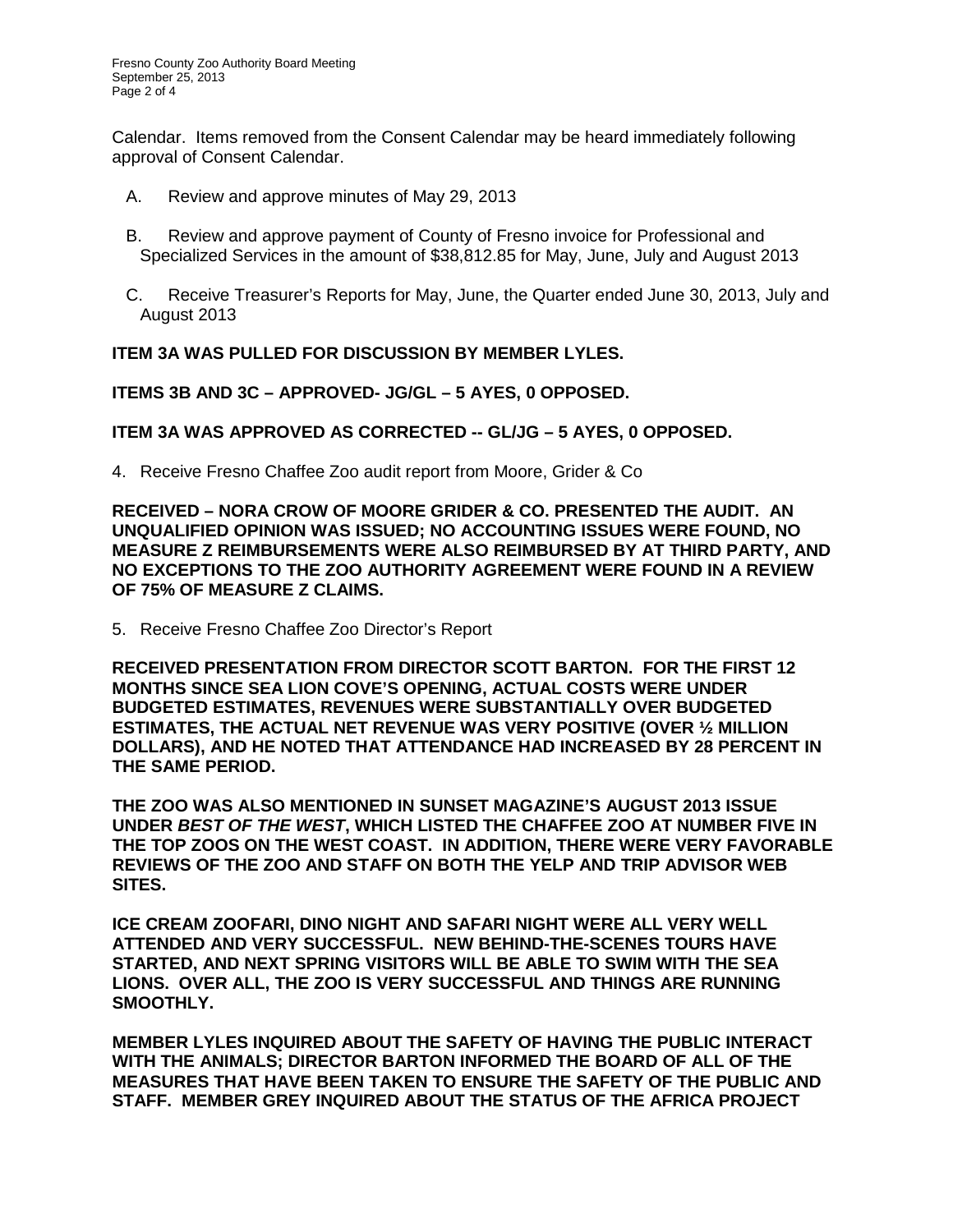### **AND WAS INFORMED THAT THEY ARE WAITING ON THE NATIONAL PARKS SERVICE FOR THE OKAY TO MOVE FORWARD.**

6. Receive Fresno Chaffee Zoo Finance Director's Report

**RECEIVED – DIRECTOR OF FINANCE BRIAN GOLDMAN PRESENTED THE REPORTS. THROUGH THE END OF AUGUST, THERE WAS A SURPLUS OF \$1.3 MILLION. ATTENDANCE IS WELL AHEAD OF PROJECTIONS. PERSONNEL AND OPERATING EXPENSES ARE UNDER BUDGET. REVENUES AND SELF-GENERATING REVENUE FIGURES ARE WELL AHEAD OF PROJECTIONS. FINANCIALLY, THE ZOO IS DOING VERY WELL, EXCEEDING PROJECTIONS AND MAKING GREAT PROGRESS.**

## **THE BOARD REQUESTED THAT THE 2015 BUDGET INCLUDE TWO VERSIONS, ONE WITH MEASURE Z FUNDS AND ONE WITHOUT.**

7. Approve Fresno Chaffee Zoo Corporation request to roll over Measure Z Capital funds totaling \$345,284.98

## **APPROVED- OB/JG – 5 AYES, 0 OPPOSED**

8. Approve Fresno Chaffee Zoo Corporation request for 2013 Operating adjustment of \$55,000 from Salary-Animal to Salary-Education

## **APPROVED – OB/GL – 5 AYES, 0 OPPOSED (NOTE: THIS ITEM WAS HEARD BEFORE ITEM 7.)**

9. Review and approve first draft Fiscal Year 2012-13 annual report and provide direction to staff

### **REVIEWED- COORDINATOR CATHY CROSBY PRESENTED. THE BOARD WAS VERY PLEASED WITH THE DRAFT OF THE ANNUAL REPORT. THERE WERE NO CHANGES OR CORRECTIONS.**

10. Next Meeting Date

Reaffirm adopted meeting date of Wednesday, November 27, 2013, or set new meeting date

Next reserved meeting date: Wednesday, October 30, 2013 **ADOPTED THE NEXT MEETING DATE OF WEDNESDAY, OCTOBER 30, 2013 AND REAFFIRM THE DATE OF NOVEMBER 27, 2013 AS THE MEETING DATE AFTER.– JG/OB – 5 AYES, 0 OPPOSED**

ADDENDUM A – CHAIR'S COMMENTS

**RECEIVED -- CHAIRMAN PAUL TOSTE THANKED COORDINATOR CATHY CROSBY AND COUNTY STAFF THAT SUPPORT THE ZOO AUTHORITY FOR ALL OF THEIR HARD WORK ON THE ANNUAL REPORT. HE ALSO PRAISED THE NEW BEHIND-THE-SCENES EXPERIENCES. CHAIRMAN TOSTE THOUGHT IT WAS A GREAT WAY TO SHOW OFF THE ZOO AND BOND WITH THE ANIMALS.**